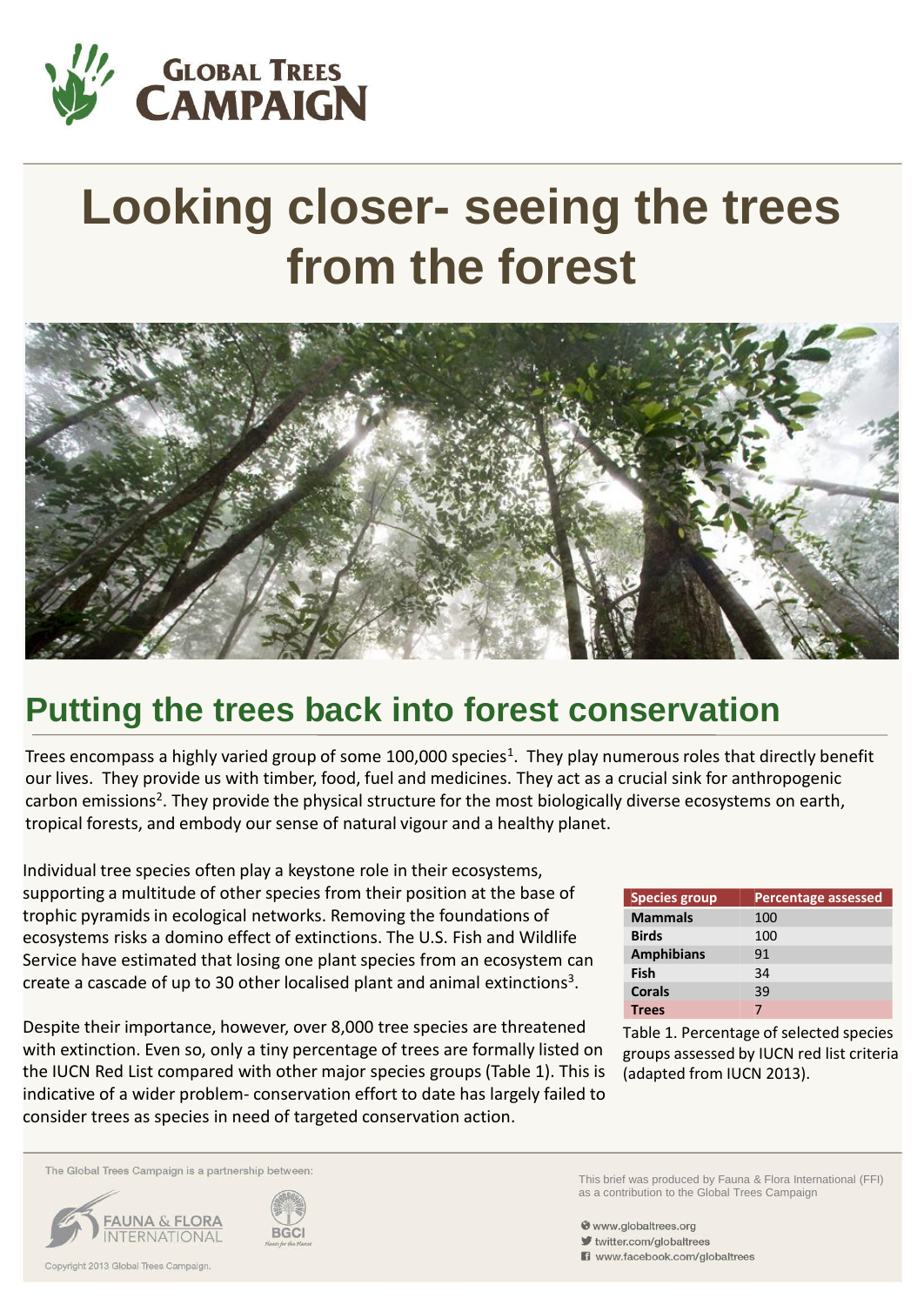

#### *Box 1 - Strength in diversity*

The benefits we obtain from trees are amplified when a greater diversity of species are present. Forests that contain a higher number of tree species show greater soil carbon storage and so improve climate regulation<sup>4</sup>. Greater tree species richness is also correlated with increases in nutrient cycling<sup>5</sup> and biomass production<sup>6,7</sup>. Many plants and animals depend on multiple tree species for their survival. For example the Endangered goldenheaded lion tamarin (*Leontopithecus chrysomelas*) uses 155 tree species, of which 55 are considered fundamental to the species' persistence<sup>8</sup>.

# **Not all trees are equal-** Moving beyond a 'one size fits all' approach to forest conservation to a tailored approach for tree species

Conservation of forest habitat does not guarantee the survival of the diverse tree species that exist within different forest ecosystems. Trees have diversified over the last 360 million years into a range of physical forms and so have contrasting responses to widespread threats to biodiversity such as habitat disturbance.

For example, after logging is undertaken in Atlantic rainforest it is predicted that some pioneer species will reach pre-disturbance levels in 100 years, while other species may take 4000 years<sup>9</sup>. Therefore effective forest restoration may require species specific action through enrichment planting of those species which may not re-establish naturally.

Individual tree species can face threats that are unique to that species. These may arise either as a direct result of species' ecology and include the species' specific habitat requirements and reproduction challenges such as poor natural regeneration and dispersal). These require biological knowledge of the species to undertake appropriate management (Box 2).

#### *Box 2 - Abies yuanbaoshanensis*

The Critically Endangered conifer species *Abies yuanbaoshanensis* is estimated to number less than 600 individuals confined to an area of 4 ha within two reserves in China. With a skewed age structure towards old senescent individuals, targeted management is required to ensure the successful propagation of the remaining individuals of this species. In this case a species specific management plan is being implemented by nature reserve staff. This identified the need to initiate germination trials to improve recruitment and remove early successional bamboo *Fargesia* sp, which out-competes the conifer in heavily degraded habitats.



This species-specific management for *Abies yuanbaoshanensis* also supports the restoration of the wider ecosystem by creating conditions to allow the regeneration of other slow growing species.

Human threats can originate from the unique properties of certain species that create high and unsustainable demand for particular species products. A clear example of this is the growing global demand for particular timber species (e.g. rosewoods, ebonies, magnolias) or bark harvesting of the red stinkwood (*Prunus africana*) for European medicinal markets. Such selective extraction of particular trees and bespoke threats requires conservation action that is likewise tailored to meet these specific challenges (Box 2).





www.globaltrees.org twitter.com/globaltrees Www.facebook.com/globaltrees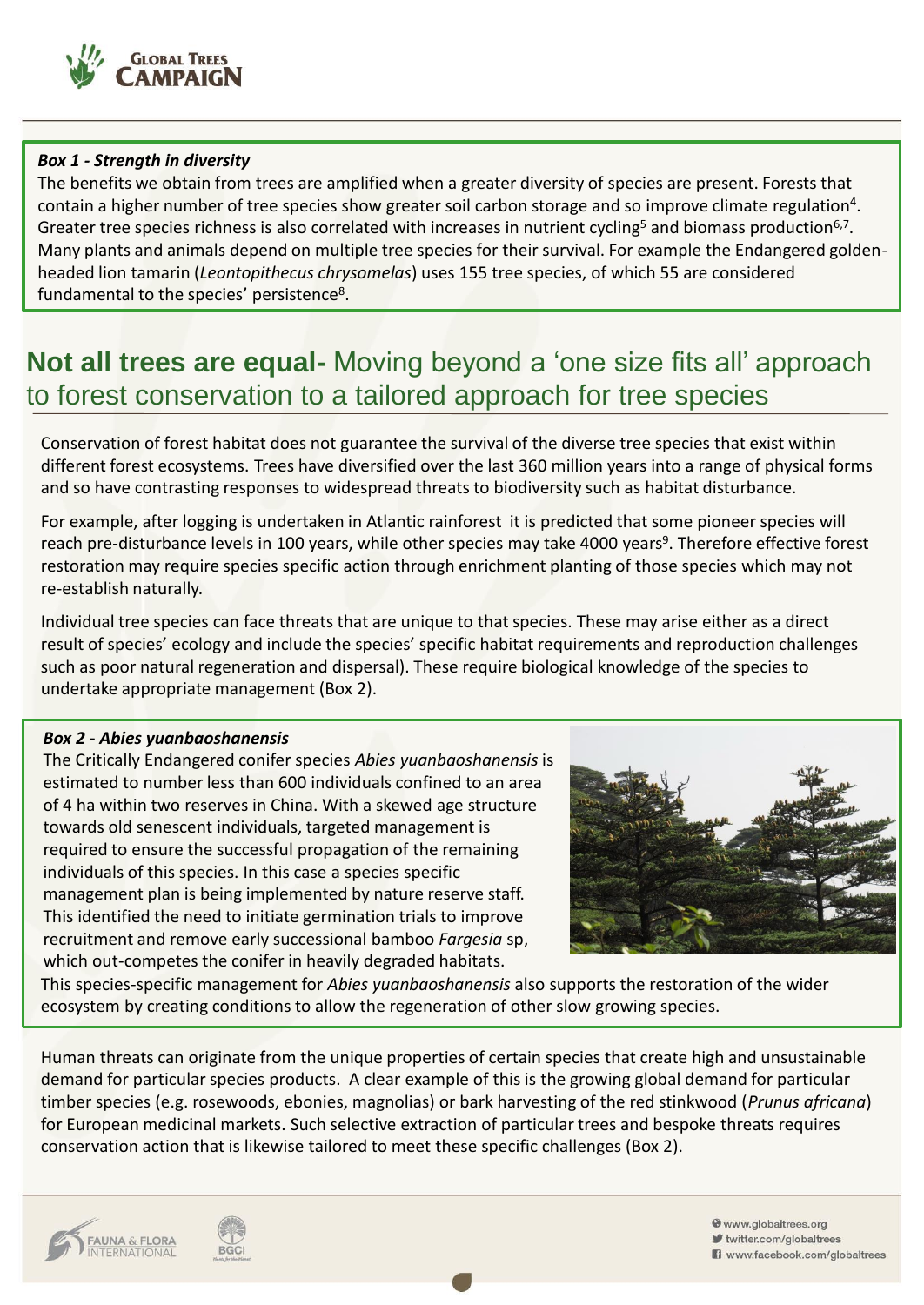

Broad scale habitat management has clear differences from conservation management of individual species. For example interventions to conserve threatened species such as the black rhino, by conducting anti-poaching patrols, are very different from efforts to conserve the rhino's savannah habitat by regulating grassland wildfires .

This difference between the threats facing and management needs of habitats and species are readily understood for the animal kingdom. However this distinction between habitat scale and species scale management tends to be overlooked in the case of tree species. We suggest that the reality of this 'broad-brush' approach to forest conservation is insufficient to meet the threats facing many non-generalist and threatened tree species.

We advocate the need for **species specific conservation action** for trees. We believe that a range of approaches that tackle different conservation challenges and operate at different spatial scales are needed to effectively conserve biological diversity. In this way species focussed initiatives can act as an essential risk-spreading and complementary component of large scale habitat conservation<sup>10</sup>.

#### *Box 3 - The Siamese rosewood (Dalbergia cochinchinensis)*

Siamese Rosewood is a hardwood that can be sold for \$50,000 per cubic metre for use in furniture manufacture. This large financial incentive has led to extensive illegal harvesting of the species in South-East Asia and the murder of national park ranger in Thailand's Pang Sida National Park as park staff strive to protect the park's rich biodiversity.

A recent grant supporting an enforcement initiative to reduce illegal poaching of the Siamese rosewood has helped support the training of 43 park rangers in wildlife monitoring, first aid and provide navigational and communications equipment. By raising the profile of anti-wildlife trafficking enforcement of plants as well as animals the project aims to reduce poaching levels inside the park and improve communication with other agencies such as the border patrol police to improve holistic policing of the wildlife trade of both plants and animals $^{11}$ .



# **Bearing fruit –** The opportunities and benefits of a species approach for trees

The inclusion of trees within conservation initiatives also presents opportunities for meeting broader biodiversity objectives. By channelling conservation effort through keystone tree species that influence a large number of other taxa, trees present an opportunity to maximise the societal and biodiversity benefit of conservation interventions (Box 3).

The physical properties of trees, including their large size and prominence also make trees suitable 'flagship' species to be used as a means of securing additional funding for conservation interventions with landscape level benefits e.g. the Siamese rosewood (*Dalbergia cochinchinensis*).

The existence of strong cultural connections to certain iconic tree species can be used to raise public involvement in conservation initiatives. They act as a 'social hook'<sup>12</sup>, capturing public interest and helping to increase awareness of the importance of conservation (Box 4).



**BGCI** 

www.globaltrees.org twitter.com/globaltrees Www.facebook.com/globaltrees